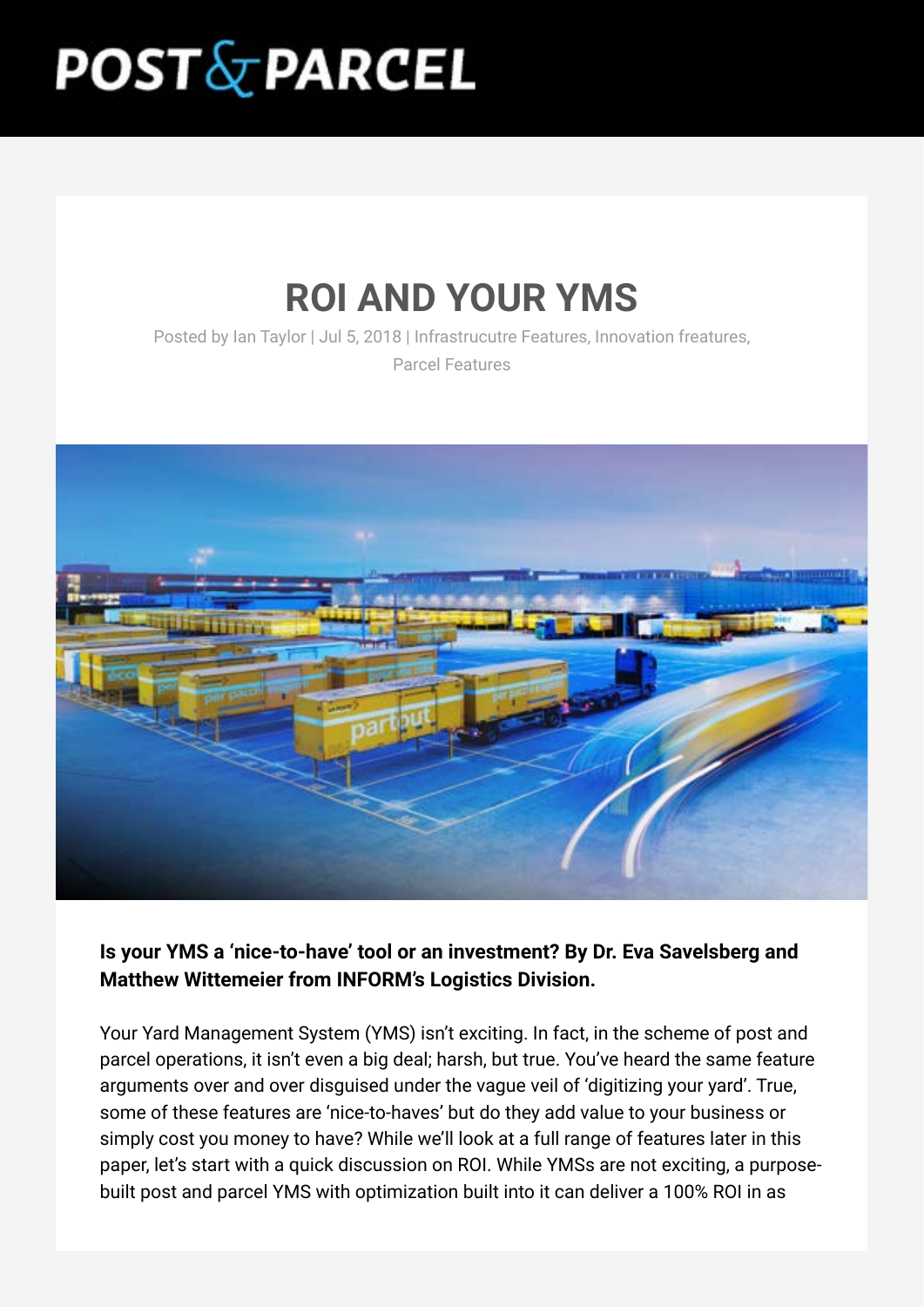little as 7 months and then drive significant value over its lifespan. How does this compare to a standard YMS? The way the numbers stack up might surprise you.

#### **'NICE-TO-HAVE' OR INVESTMENT**

A typical YMS might cost you 'N', and it might deliver 'nice-to-have' features and a little measurable value along the way. But at the end of the year, it still costs you nearly your full purchase cost of 'N'. Annual ongoing costs will push this out to just over 2x 'N' over a ten-year lifespan (see figure 1). There is little added value in a nice-to-have tool.

In comparison, a YMS that delivers measurable value through optimization might cost you 2x 'N' but can deliver as much 4x 'N' a year in value. After ongoing annual costs are factored in, your post and parcel business stands to earn 36x 'N' over a ten-year product lifespan (see figure 1).

When you compare the two, the standard YMS will end up costing you more than your initial investment in a purpose-built YMS and you stand to earn minimal value with that tool. In today's ultra-competitive post and parcel business environment – 'nice-to-haves' don't contribute to the bottom line and things that don't contribute to the bottom line need to go.

You'll find YMS software comes in all shapes and sizes – but every system is different and, not all systems have been developed equally. The trick is finding the solution that: best suits your business's needs today, can grow with your organization for tomorrow, and will deliver the strongest ROI over its lifespan.

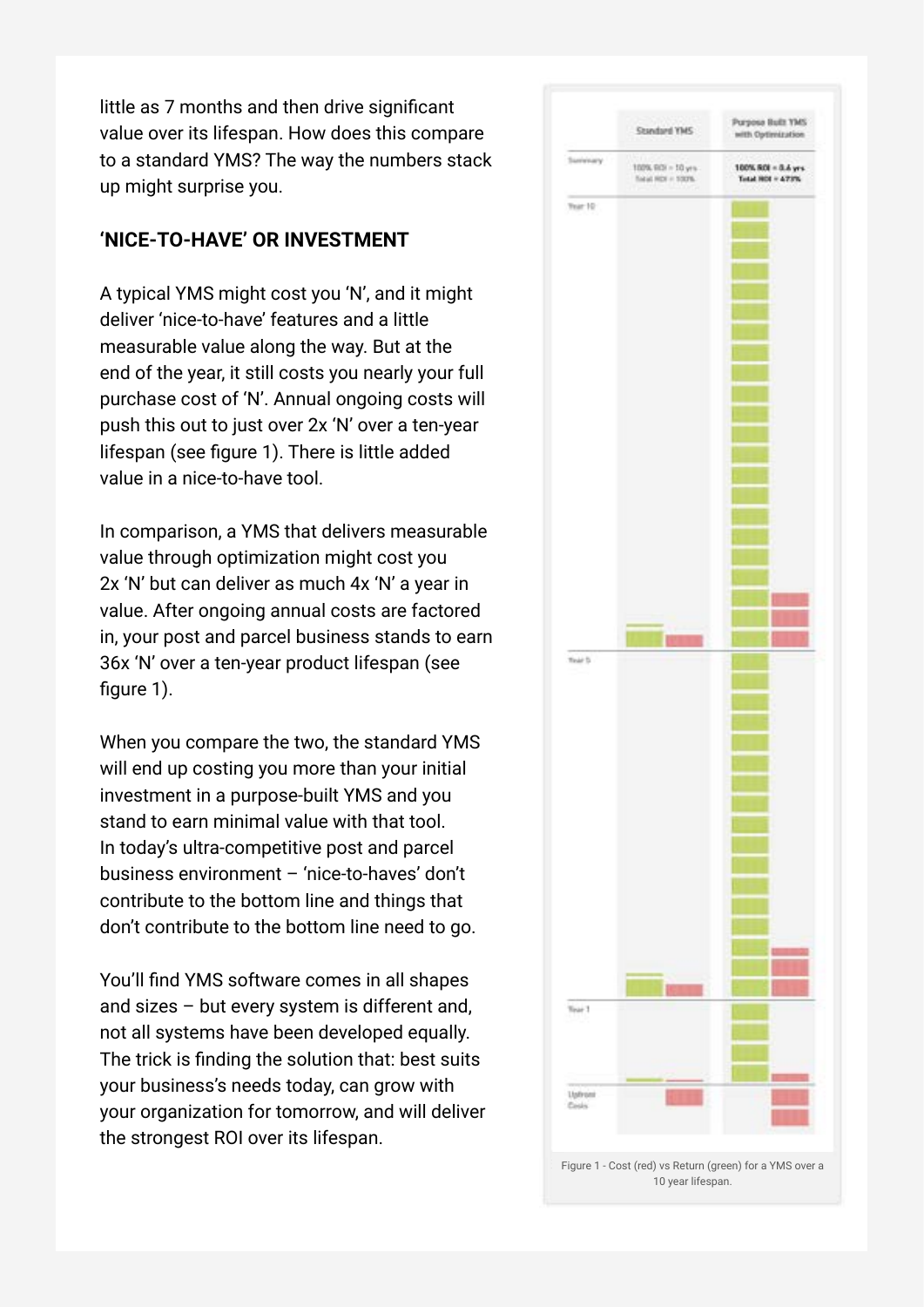Below are our top 11 features post and parcel operators should look for in a Yard Management System. We've split the list into three sections – 'Nice-to-Have' features, 'Added Value' features, and features 'Specialized' for parcel operations.

# **'NICE-TO-HAVE' FEATURES**

## **1. Full transparency of the on-site load units and yard resources.**

With a YMS, you know where every load unit is at all times because the system logs every incoming and outgoing asset as well as every move they'll make when they are in your yard. Beyond the time you'll save every day, you also improve the overall safety of your yard by reducing how many people you have in the yard at any given time which in turn also improves operational efficiency through a decrease in operational disturbances.

Further, a good YMS builds on the full transparency of each on-site asset and provides you with transparency of your yard resources too. Real-time knowledge of the position of each yard truck helps to improve routing and transport decisions as well as yard safety.

# **2. Faster gate in and out handling.**

Through standard, digitized gate processes, the speed of checking trucks in and out of your yard will be dramatically improved. A good YMS will support fully automatic gates as well as manual processing. It should also facilitate communications inside the software when the situation doesn't match the plan (i.e., the load unit that arrived isn't what was planned for) so that your site dispatchers can manage the exception inside of their larger plan and communicate that directly to gate staff without the need to switch to email or make a phone call.

# **3. A calm work environment.**

Central to any good YMS is an automated communications platform that allows dispatchers to communicate via the software directly with gate staff and drivers. This removes the need for telephone and radio chatter dramatically improving the work environment for all staff. Automated communications also decreases delays and improves on-time job performance, and improves the accuracy of communications.

# **4. Data standardization.**

Good YMS are designed and configured to support standardized processes. This allows the system to predict good solutions and adhere to constraints within your yard design. They also enable the system to be run in an automatic or partially automatic state when desired. The side effect is that standard processes means standard data. Importantly,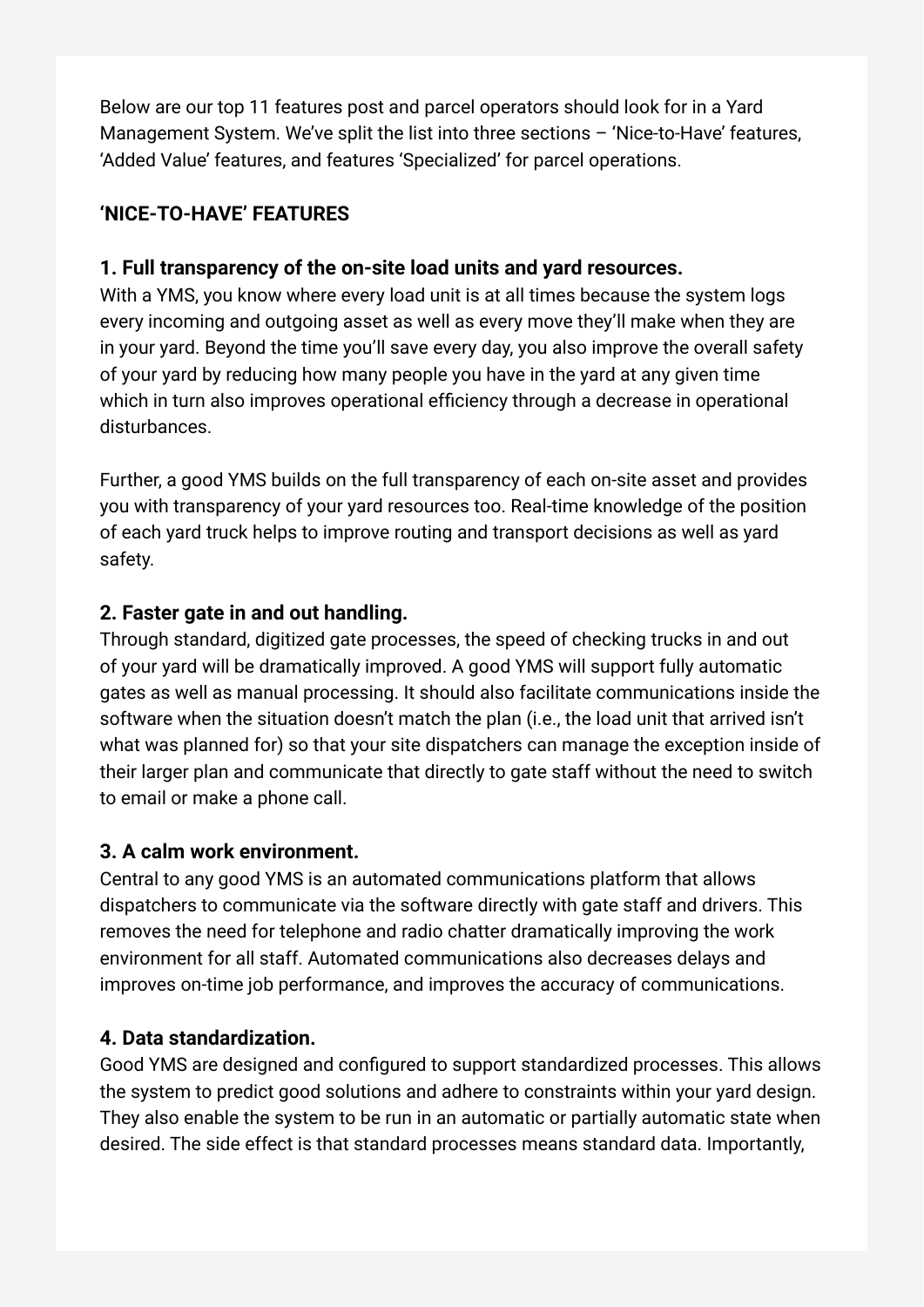this is the crucial first step in setting up advanced analytics for evaluating business KPIs as well as implementing Machine Learning for longer-term process improvement initiatives.

# **'ADDED VALUE' FEATURES**

#### **5. Yard vehicle (shunter) optimization.**

A high performance YMS comes packed with optimization features, including the ability to optimize your yard vehicle operations. It doesn't matter if you have two yard trucks or twenty, optimization delivers a range of benefits from reduced travel (fuel savings) through to decreased maintenance and increased asset lifespan (strong asset ROI). When applied to larger yards, with many yard trucks, a good vehicle optimizer can reduce the total number of trucks required to deliver the same service quality level by as much as 34%.

#### **6. Dock door optimization.**

Your yard is about feeding your dock doors – and a good YMS will optimize how you manage your dock doors to improve your facilities overall performance. Further, it should be able to automate routine dock door decisions freeing up dispatchers to focus on services that add value to the organization vs. control cost.

A complete knowledge of dock door parameters and status ensures that the YMS adheres to fixed constraints as well as variable ones too. Displays inside the facility that interface to the YMS provide facility staff with real-time information about the load unit at the dock and handheld devices allow them to feed critical information about the unloading/loading process back into the YMS for improved decision-making.

# **7. On-time performance management.**

Advanced YMS systems can receive data from your TMS about load unit contents allowing the YMS to make decisions that improve your facilities on-time performance. As in-bound load units arrive, containers with time critical content are assigned for immediate unloading while standard load units can be stored until a dock becomes available.

#### **8. Priority load performance management.**

With data from your TMS, a good YMS will use load unit content data to improve how it handles in-bound load units. Containers containing priority loads will be prioritized over standard priority content. Outbound load units containing priority loads can also be prioritized for discharge from the facility.